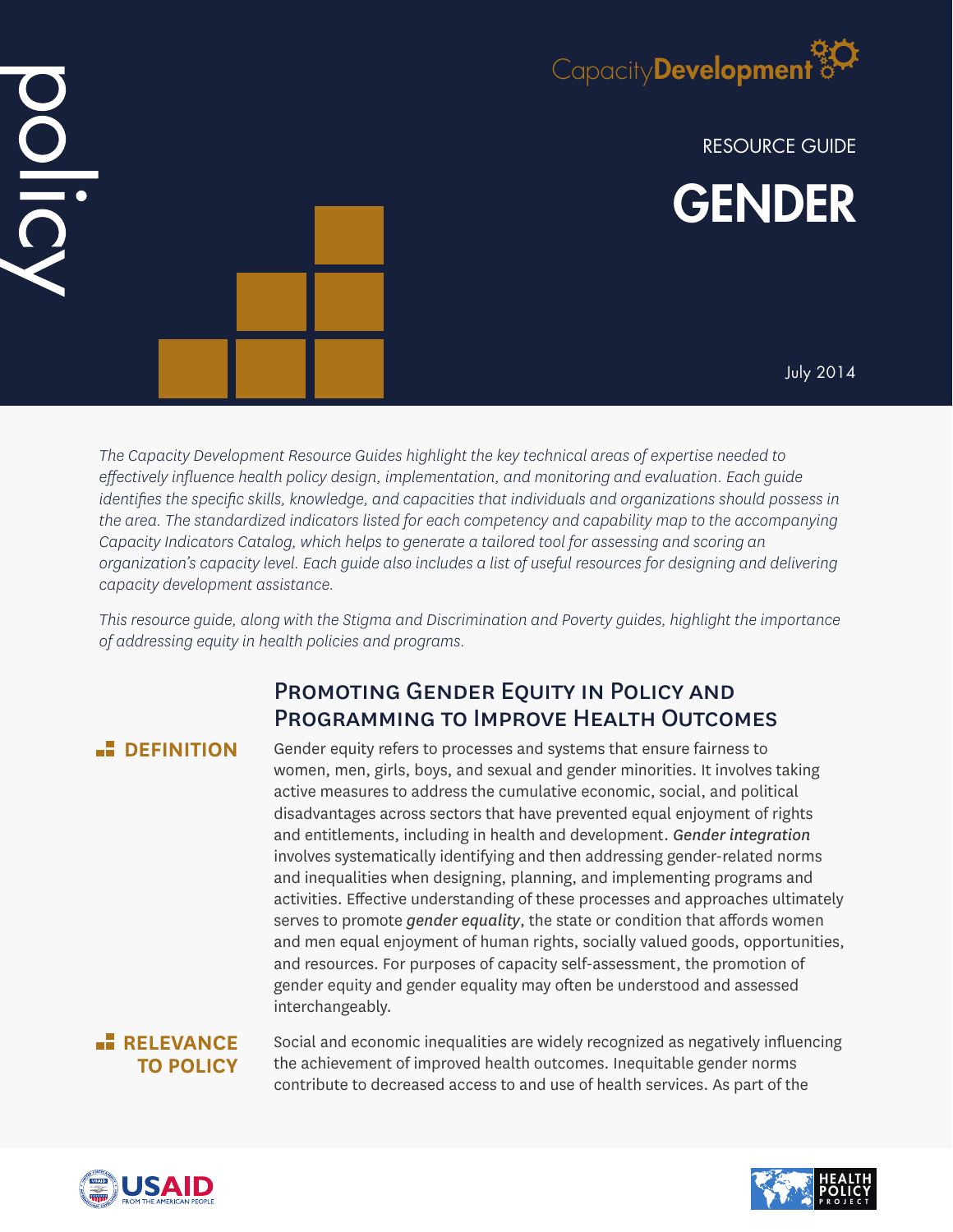enabling environment, policy has a unique ability to influence and transform these factors that contribute to health inequities and poor health outcomes.

## $K$ **KEY CAPABILITIES**

To address inequitable gender norms and integrate a gender perspective into policies and programs, individuals and organizations require the ability to conduct gender analyses, apply gender-responsive data to inform policy development, conduct gender-responsive budgeting, engage multiple and diverse stakeholders in the planning and implementation of gender-sensitive policies and programs, and monitor the effects of policy on women, men, and sexual and gender minority populations (Ozonas, 2011; PAHO, ND; WHO, 2011).

# **PERFORMANCE IDEAL**

#### **High capacity for addressing gender inequities includes being able to**

- Analyze women and men's needs, roles, and experiences in the design, implementation, monitoring and evaluation of policies and programs
- Recommend and implement policy and program changes so that women and men benefit equally and gender inequities are reduced or eliminated
- Promote gender equality within an organization's own structure (staff composition, leadership opportunities, remuneration, and culture)

Gender governance structures, such as gender directorates within ministries of health and ministries of women and gender, require capacity for inter- and intraagency coordination and oversight on policies and programs at the intersection of gender and health. They should have the capacity to influence other departments, sectors, and external partners to develop and implement policies and programs to address gender inequities; coordinate efforts and harmonize policies across sectors for maximum effectiveness; allocate adequate resources for health equity goals; and hold all stakeholders accountable for outcomes.

Other essential competencies include the ability to generate, analyze, apply, and disseminate gender-based data; produce or commission research; and identify and scale up promising practices. Furthermore, governments with high capacity to address gender inequities integrate gender-based violence (GBV) prevention and response components into health and other policies.

### **In the ideal, the following would exist:**

- Mechanisms, resources, and processes for conducting gender and policy analysis to identify barriers, gaps, and potential solutions
- **Mechanisms, structures, and human resources for promoting gender equity in** all aspects of policy and programming
- Opportunities and mechanisms for broad participation of women, men, and sexual and gender minorities throughout the policy process
- Mechanisms for systematic monitoring and evaluation of the impact of policy development and implementation on gender equity
- **Mechanisms and resources to identify, prevent, and respond to GBV**
- Patterns of dynamic and effective interactions among stakeholders for common gender and equity goals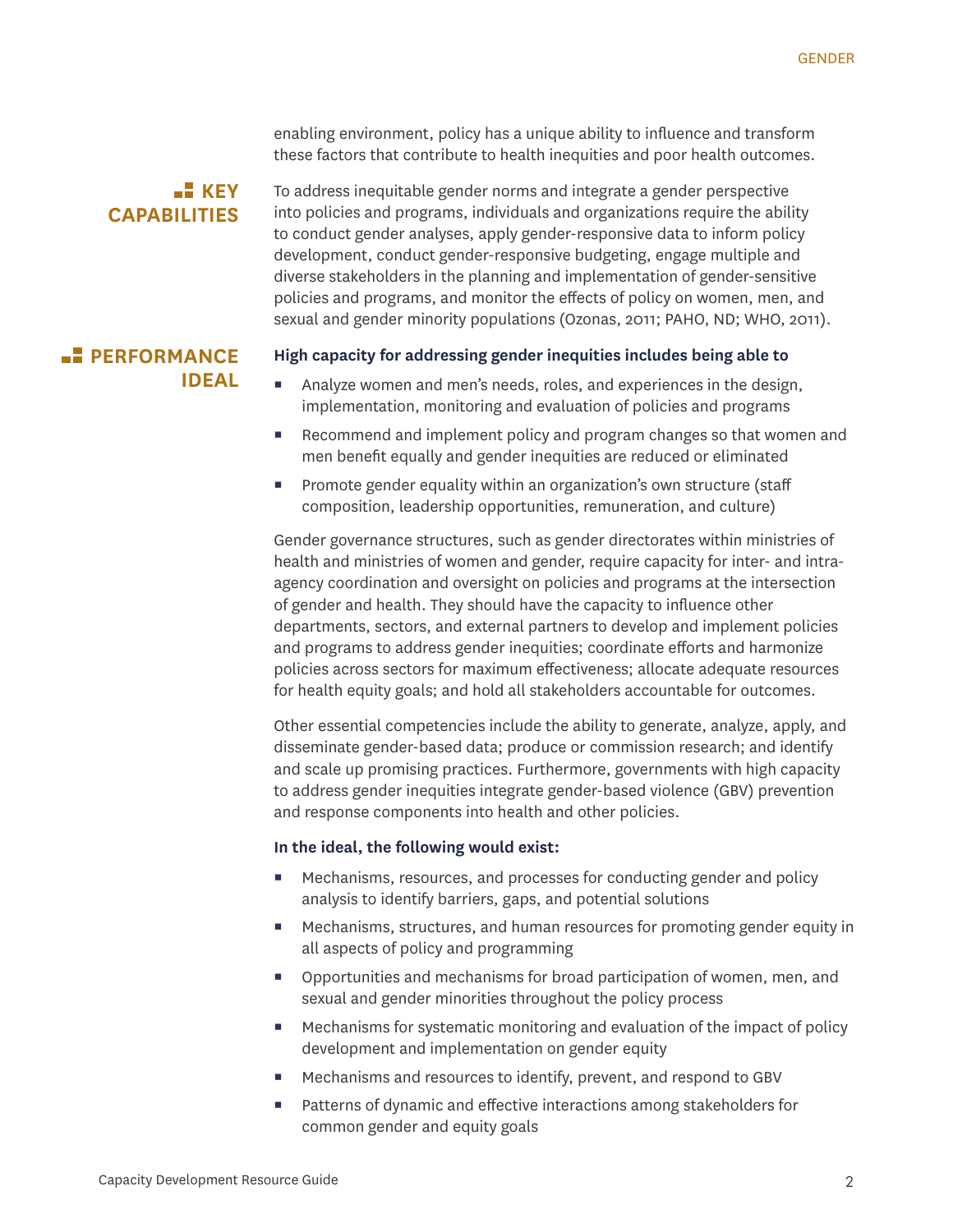# individual competencies

## **KNOWLEDGE OF**

| The different roles, responsibilities, attributes, and experiences of women, men, and<br>sexual and gender minorities in their given context                                                                                                                                 | GEN1             |
|------------------------------------------------------------------------------------------------------------------------------------------------------------------------------------------------------------------------------------------------------------------------------|------------------|
| How gender norms influence health policy goals and outcomes, health status and<br>behaviors, and access to health services                                                                                                                                                   | GEN <sub>2</sub> |
| The links between poverty, gender, stigma and discrimination, and other sociocultural<br>determinants of health                                                                                                                                                              | GEN <sub>3</sub> |
| Proven strategies to engage men and boys as champions, advocates, and clients                                                                                                                                                                                                | GEN4             |
| Available redress mechanisms/channels when gaps and barriers in gender-sensitive<br>policy implementation are identified                                                                                                                                                     | GEN9             |
| The links between gender-based violence and public health, including psychological<br>violence and violence against men, boys, and sexual minorities, as well as familiarity<br>with established systems and resources available in their given context to respond<br>to GBV | GEN5,<br>GEN6    |
| Rights-based approaches to integrating gender into health policies and programs,<br>including a familiarity of international/national frameworks and policy commitments<br>governing gender equality and human rights                                                        | GEN7             |
| The current legal and policy environment and governance structures that affect health<br>and gender equity, including those outside the health sector                                                                                                                        | GEN8             |
| <b>SKILLS TO BE ABLE TO</b>                                                                                                                                                                                                                                                  |                  |
| Identify opportunities and entry points to promote gender equality through<br>policies and programs                                                                                                                                                                          | GEN9             |
| Apply a gender lens when conducting policy analysis and monitoring and/or<br>assessing policy implementation in health and other sectors, in order to identify<br>gaps and barriers                                                                                          | <b>GEN10</b>     |
| Frame gender mainstreaming approaches within broader public health priorities                                                                                                                                                                                                | GEN11            |
| Collect, analyze, and use sex-disaggregated and gender data to support advocacy<br>and policy goals related to gender equity                                                                                                                                                 | GEN12            |
| Communicate clearly and persuasively with policymakers, civil society, donors,<br>and other community leaders and stakeholders about the importance of<br>addressing gender issues in policy and programs                                                                    | GEN13            |
| Apply gender-responsive budgeting' tools and approaches                                                                                                                                                                                                                      | GEN14            |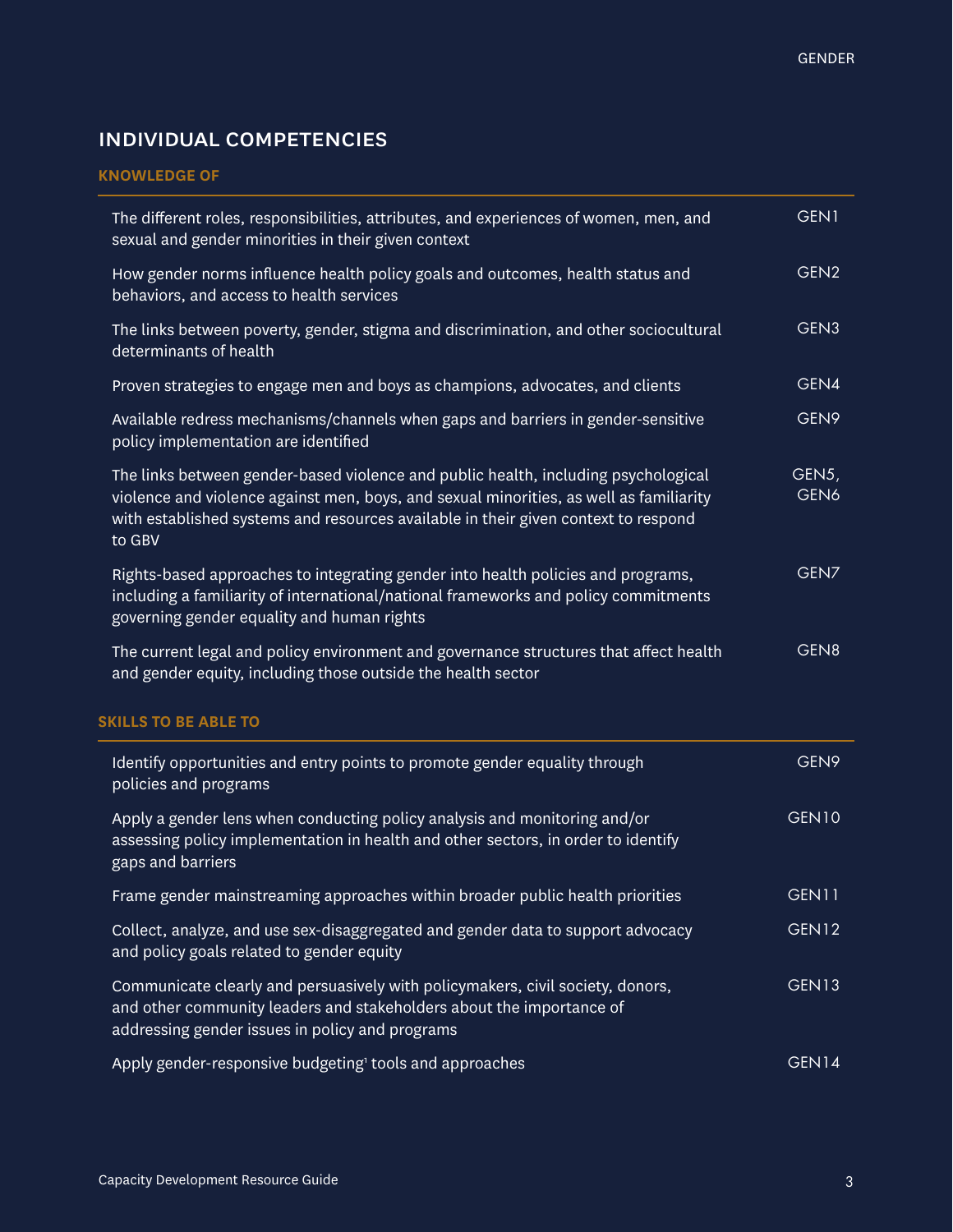## **ATTITUDES/VALUES/ATTRIBUTES**

| Values participatory approaches and engages women, men, and sexual and<br>gender minorities in policy development and implementation                                                                     | GEN <sub>16</sub>           |
|----------------------------------------------------------------------------------------------------------------------------------------------------------------------------------------------------------|-----------------------------|
| Demonstrates commitment to gender equality and human rights                                                                                                                                              | GEN <sub>17</sub>           |
| Has non-discriminatory attitudes toward women and men who do not conform to<br>societal norms around sexual orientation and gender identity                                                              | GEN <sub>18</sub>           |
| Has leadership qualities, particularly to mobilize and inspire others to act to<br>promote gender equality goals in policies and programs, and elevates gender<br>issues within broader policy dialogues | GEN15,<br>GEN <sub>19</sub> |

# organizational capabilities

### **TECHNICAL ABILITY TO**

| Commission or conduct gender and health analysis to identify differential impacts<br>of specific policies on women and girls, men and boys, and sexual and gender<br>minorities, including health policies that are not specific to women as the primary<br>target group             | GEN20             |
|--------------------------------------------------------------------------------------------------------------------------------------------------------------------------------------------------------------------------------------------------------------------------------------|-------------------|
| Use gender analysis and sexual and gender-disaggregated data effectively to<br>identify gender-differentiated                                                                                                                                                                        | GEN21             |
| Access to health services<br>п<br>Roles and responsibilities<br>п<br>Experiences and participation<br>п<br><b>Access to resources</b><br>Ξ<br>Legal rights and status<br>Ξ<br>Power and decision making<br>Ξ<br>(Other) social determinants of health that affect health equity<br>п |                   |
| Analyze how gender norms influence health policy goals and outcomes and health<br>status and health behaviors to inform the development of policies and programs<br>to achieve gender equitable outcomes and/or address institutionalized inequities                                 | GEN <sub>22</sub> |
| Commission or conduct gender-responsive budgeting                                                                                                                                                                                                                                    | GEN23             |
| Include and engage women, men, and sexual and gender minorities in advocacy,<br>policy issues, and programming                                                                                                                                                                       | GEN24             |
| Establish and maintain a formal system to routinely collect, analyze, and use sex-<br>disaggregated and gender-sensitive data                                                                                                                                                        | GEN25             |
| Develop and use gender-sensitive indicators to monitor and evaluate the<br>differential impact of policies and programs on women, men, and sexual and<br>gender minorities                                                                                                           | GEN <sub>26</sub> |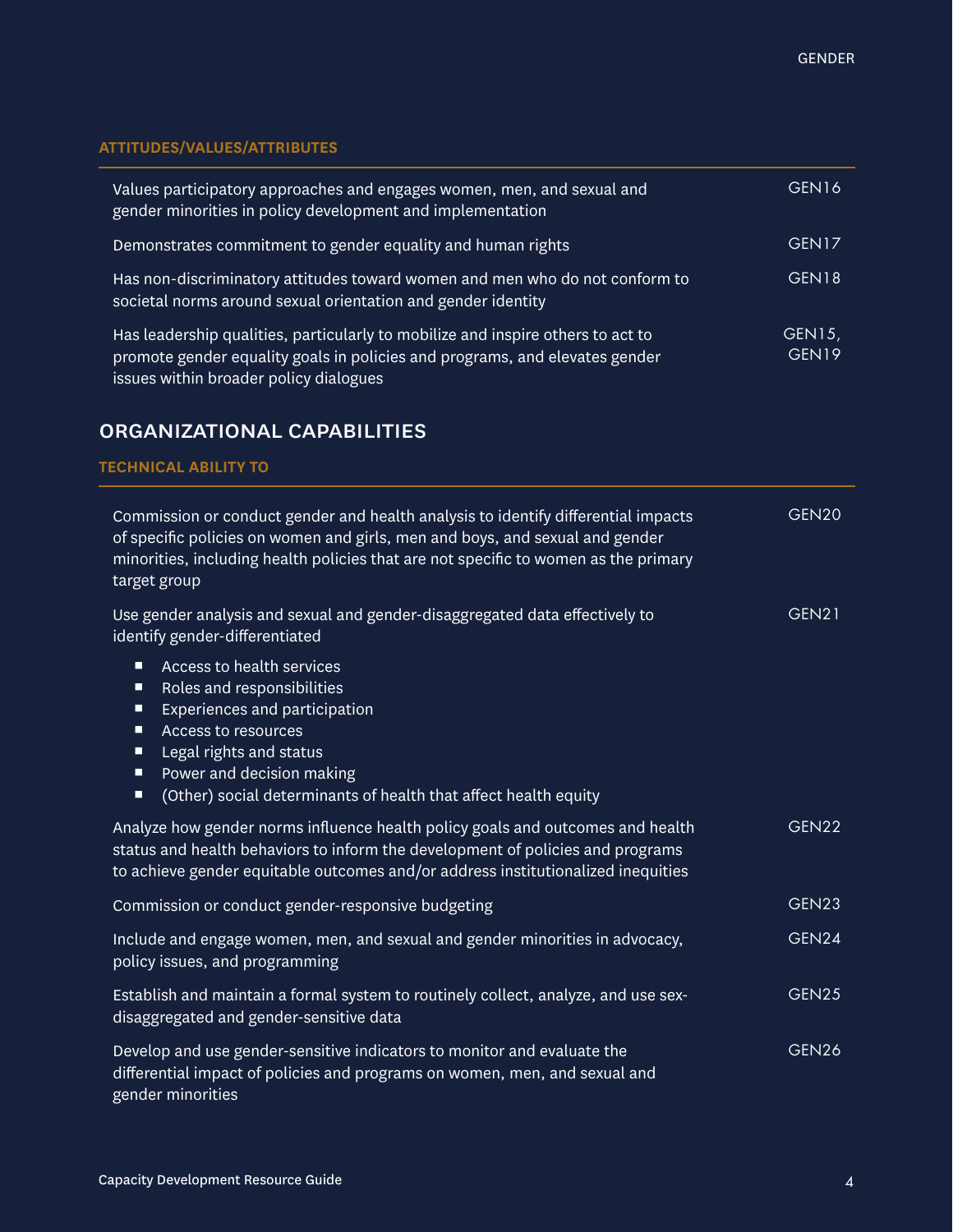| Develop and integrate evidence-based strategies to address and mitigate<br>discriminatory laws, policies, regulations, and institutional practices                                                                                    | GEN27                         |
|---------------------------------------------------------------------------------------------------------------------------------------------------------------------------------------------------------------------------------------|-------------------------------|
| Promote and monitor policy commitments to gender equality and health equity                                                                                                                                                           | GEN28                         |
| Identify and share best practices, lessons learned, and research within and<br>outside the organization                                                                                                                               | <b>GEN29,</b><br><b>GEN30</b> |
| <b>RELATIONAL ABILITY TO</b>                                                                                                                                                                                                          |                               |
| Educate donors and government ministries on the importance of mainstreaming<br>gender in policies and programs                                                                                                                        | <b>GEN31</b>                  |
| Foster and maintain strong networks among civil society organizations,<br>policymakers, or other stakeholders in support of gender equality                                                                                           | GEN32                         |
| Use available redress mechanisms/channels when gender and equity issues are<br>identified in the policy process                                                                                                                       | GEN33                         |
| Coordinate effectively with other organizations, networks, ministries, sectors, and<br>departments to harmonize policies that affect gender equity and health outcomes<br>(e.g., Ministry of Education, planning and budgeting units) | GEN34                         |
| ORGANIZATIONAL OPERATIONS AND MANAGEMENT TO SUPPORT                                                                                                                                                                                   |                               |
| Senior management and leadership's active commitment to gender equity and<br>human rights                                                                                                                                             | GEN35                         |
| Procedures to promote gender equality on the board and in staff recruitment and<br>professional development and advancement, including at senior-level positions                                                                      | GEN36                         |
| Internal written policies on gender equality and non-discrimination, including<br>equality in pay                                                                                                                                     | GEN37                         |
| The inclusion of responsibility for promoting gender equity in job description/s of<br>designated staff                                                                                                                               | GEN38                         |
| Sufficient resources (staff, time, and money) for gender equality initiatives                                                                                                                                                         | GEN39                         |
| Routine training of program staff in gender analysis for program planning,                                                                                                                                                            | <b>GEN40</b>                  |

Training and/or technical assistance for other organizations, departments, and agencies on gender analysis and mainstreaming GEN41

<sup>1</sup>Gender-responsive budgeting refers to applying a gender perspective at all levels of the budgetary process and structuring revenues and expenditures to allocate resources in a way that promotes gender equality and ensures that the needs of different social groups are addressed. It also includes analyzing the impact of public resource allocation on women, girls, men, boys, and sexual and gender minorities.

implementation, and evaluation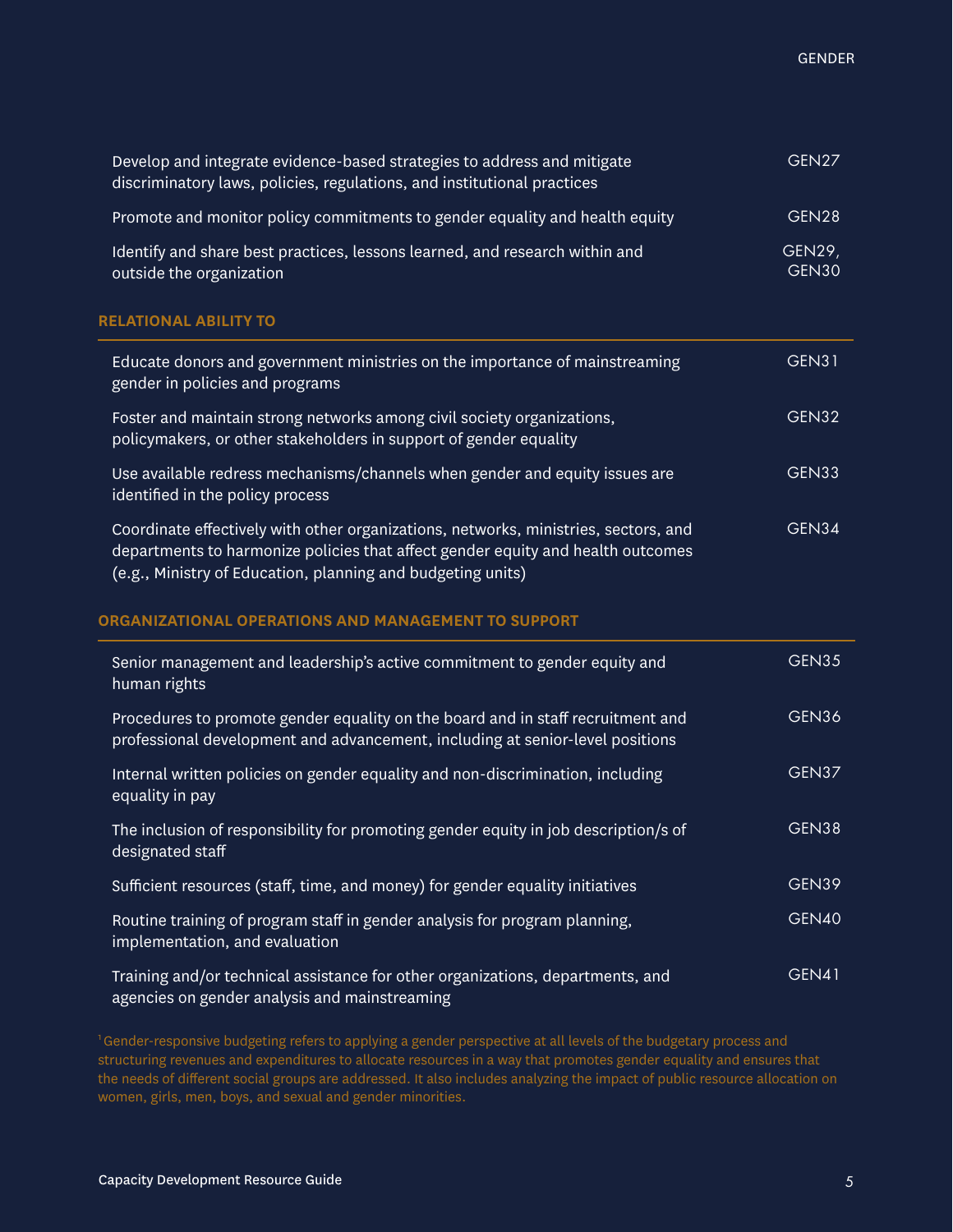## **ILLUSTRATIVE CAPACITY-STRENGTHENING ACTIVITIES**

- Conduct an organizational gender audit and develop a gender mainstreaming strategy to address gaps and priorities
- Conduct gender sensitization training to raise awareness of the different roles, responsibilities, attributes, and behaviors assigned to men and women in a given context and their link to health
- Foster south-to-south knowledge exchange among gender ministries and/or gender focal points within health ministries
- **Provide technical assistance to ministries of women and gender to strengthen** their mandates and improve multisectoral coordination
- Coach women, men, and sexual and gender minority leaders and gender equality champions in their advocacy efforts
- Award small grants to organizations pursuing gender equality and health policy goals
- Coach ministries of gender in providing technical expertise to other government agencies and support them to harmonize policies across sectors that affect gender and health equity outcomes
- Contribute to global learning on the links between strengthened gender governance and health policy outcomes and on effective capacity development approaches towards this end
- Support research in order to contribute to the evidence base on the links between the integration of gender into policy and improved health outcomes, and strengthen capacity among gender and health ministries to capture and use this evidence to inform policies and program

**RESOURCES** Caro, D. 2009. *A Manual for Integrating Gender into Reproductive Health and HIV Programs: From Commitment to Action (2nd Edition)*. Washington, DC: Population Reference Bureau. Available at: http://www.igwg.org/igwg\_media/manualintegrgendr09\_eng.pdf.

> Derbyshire, H. 2002. *Gender Manual: A Practical Guide for Development Policy Makers and Practitioners*. United Kingdom: DFID. Available at: http://webarchive.nationalarchives.gov.uk/+/ http:/www.dfid.gov.uk/Documents/publications/gendermanual.pdf.

> Global Health Initiative. 2011. "Global Health Initiative Supplemental Guidance on Women, Girls, and Gender Equality Principle." Washington, DC: U.S. Global Health Initiative. Available at: https://www.k4health.org/toolkits/igwg-gender/global-health-initiative-supplemental-guidancewomen-girls.

Gay, J., M. Croce-Galis, and K. Hardee. 2012. "What Works for Women and Girls: Evidence for HIV/AIDS Interventions (2nd Edition)." Washington, DC: Futures Group, Health Policy Project. Available at: www.whatworksforwomen.org.

Haworth-Brockman, M., and H. Isfeld. 2009. *Guidelines for Gender-Based Analysis of Health Data for Decision Making*. Washington, DC: Pan American Health Organization. Available at: http:// www2.paho.org/hq/dmdocuments/2009/GBA-INGLES.pdf.

Health Policy Project. 2014. *Integrating Gender into Scale-up Mapping Tool*. Washington, DC: Futures Group, Health Policy Project. Available at: http://www.healthpolicyproject.com/ pubs/274\_Integratinggenderintoscaleuptool.pdf.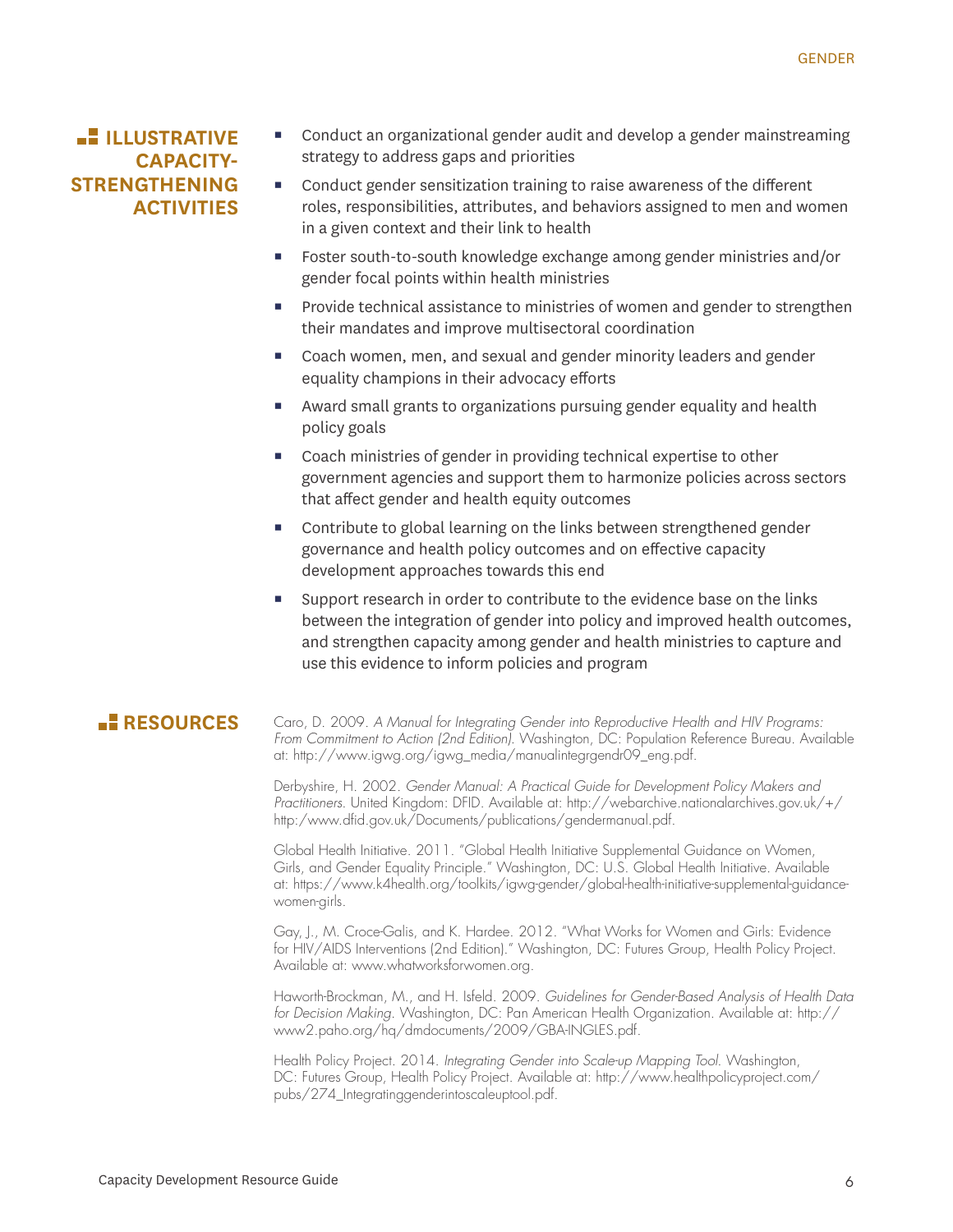Interagency Gender Working Group (IGWG). 2011. "Interagency Gender Working Group: Training Resources." Washington, DC: IGWG. Available at: http://www.igwg.org/training.aspx.

InterAction. 2011. *The Gender Audit Handbook: A Tool for Organizational Self Assessment and Transformation. Third Edition*. Washington, DC: InterAction. Available at: http://www.interaction.org/sites/default/files/Gender%20Audit%20Handbook%20 2010%20Copy.pdf.

James-Sebro, M., and M. Range. 2005. *Revealing the Power of Gender Mainstreaming: Enhancing Development Effectiveness of Non-governmental Organizations in Africa*. InterAction. Available at: http://www.interaction.org/sites/default/files/ Revealing%20Power%20of%20Gender%20Mainstreaming.pdf.

Pan American Health Organization (PAHO). 2009. *Guide for Analysis and Monitoring of Gender Equity in Health Policies*. Washington, DC: PAHO. Available at: http://www2.paho.org/hq/dmdocuments/2009/Guide\_Gender\_equity\_.pdf.

Rottach, E., K. Hardee, and R. Kiesel. 2012. "Integrating Gender into the Scale-up of Family Planning and Maternal, Neonatal, and Child Health Programs." *Working Paper* No. 1. Washington, DC: Futures Group, Health Policy Project. Available at: http:// www.healthpolicyproject.com/pubs/51\_ScaleupofGenderintoFPMCHprogramsJuly.pdf.

United Nations Population Fund (UNFPA) and L. A. Melo. 2010. *A Human Rights–Based Approach to Programming: Practical Implementation Manual and Training Materials*. New York: UNFPA. Available at: http://www.unfpa.org/webdav/site/global/ shared/documents/publications/2010/hrba/hrba\_manual\_in%20full.pdf.

UNFPA and United Nations Development Fund for Women (UNIFEM). 2006. *Gender Responsive Budgeting and Women's Reproductive Rights: A Resource Pack*. New York: UNFPA and UNIFEM. Available at: http://www.unfpa.org/webdav/site/ global/shared/documents/publications/2006/gender\_responsive\_eng.pdf.

World Health Organization (WHO). 2011. *Gender Mainstreaming for Health Managers: A Practical Approach (Facilitators' Guide)*. Geneva: WHO. Available at: http://whqlibdoc.who.int/publications/2011/9789241501071\_eng.pdf.

WHO. 2011. *Human Rights and Gender Equality in Health Sector Strategies: How to Assess Policy Coherence*. Geneva: WHO. Available at: http://whqlibdoc.who.int/publications/2011/9789241564083\_eng.pdf.

WHO/Europe. 2010. "Checklist for Assessing the Gender Responsiveness of Sexual and Reproductive Health Policies: Pilot Document for Adaptation to National Contexts." Copenhagen: World Health Organization Regional Office for Europe. Available at: http://www.euro.who.int/\_\_data/assets/pdf\_file/0007/76525/E93584.pdf.